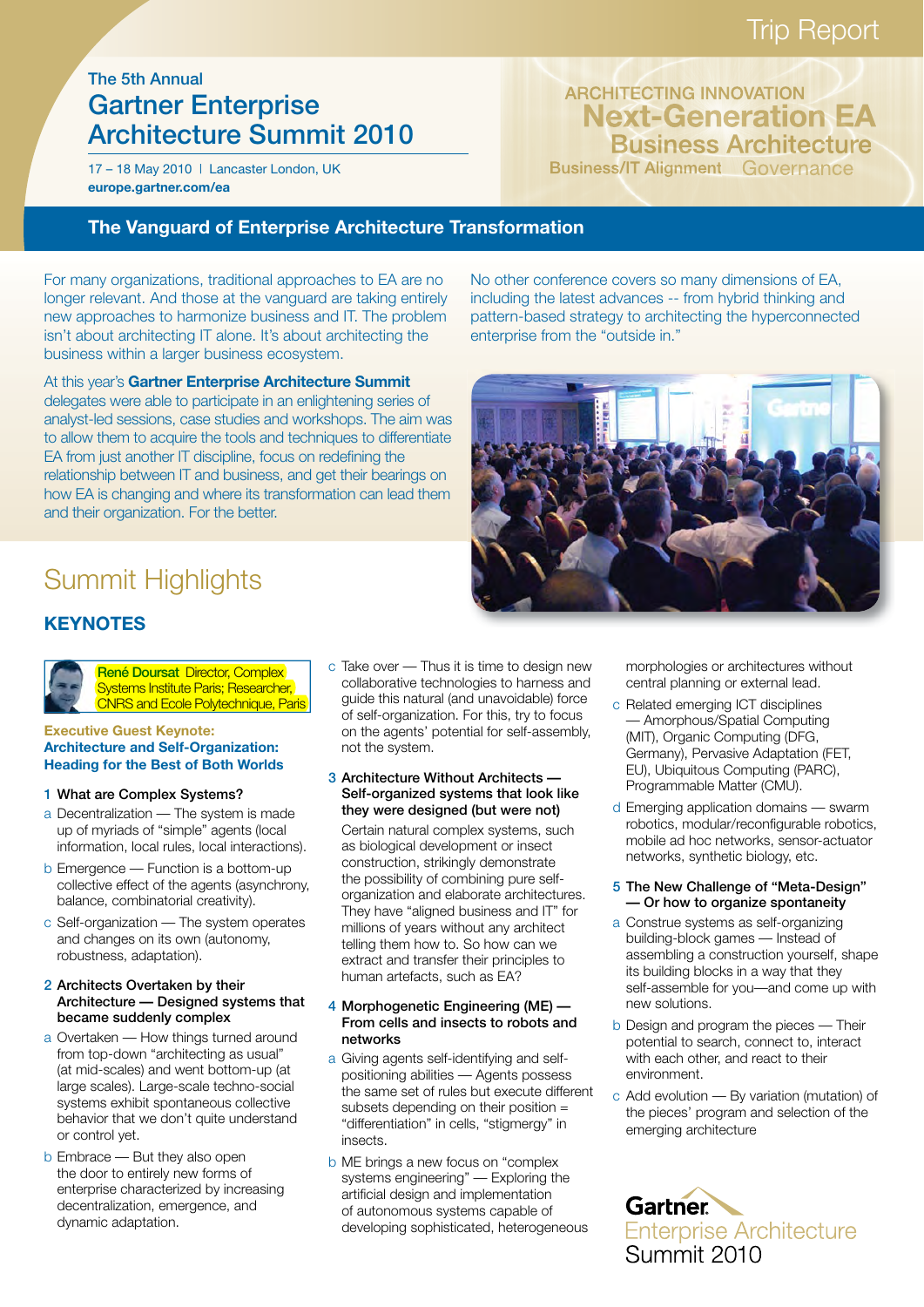

Nicholas Gall Vice President Distinguished Analyst, Gartner

### **Gartner Opening Keynote: Introducing Hybrid Thinking**

Hybrid thinking integrates the increasingly popular business concept of design thinking with other ways of thinking in order to take on "wicked problems" in business transformation, innovation and strategy. Design thinking's fundamental emphasis on creating meaningful, human-centered experiences provides the core for hybrid thinking, which is an emerging "discipline of disciplines." Hybrid thinking goes beyond design thinking by integrating other forms of creative thinking to take on the most ambiguous, contradictory and complex problems.

- Enterprises require a new discipline for embracing transformation, innovation and strategy in the face of accelerating change driven by a hyperconnected business environment.
- The conventional engineering mindset focused on algorithms, analysis and quantification is ill-suited to the ambiguous and creative process of transformation, innovation and strategy.
- Most major enterprises confront wicked problems, yet few realize the special nature of such problems.



Andy Kyte VP & Gartner Fellow, Gartner

### **Gartner Closing Keynote: Applications Overhaul: Rationalize, Standardize, Consolidate and Simplify**

Enterprises in every industry sector are suffering from bloated application portfolios. These portfolios have too many aging applications that will become more expensive and less agile over time as more functionality is added to them and there is more integration between them. And to compound the problem, application portfolios are increasing in size as new applications are acquired by IT and business stakeholders. IT organisations must develop more detailed awareness of their application portfolios, especially

concerning cost, utilization and risk associated with every application. They must also develop effective application governance structures so as to be able to pro-actively manage the life cycle of applications — including taking tough decisions to decommission applications.

The biggest mistake that IT organisations make when faced with bloated application portfolios is to set targets about the number of applications. This leads to a focus on getting rid of large numbers of small irrelevant applications, totally failing to address the duplication and obsolescence of the large enterprise applications. Application Overhaul programs must focus on Value delivered, and need to deal with the "elephants in the room" — the large complex applications which cost a huge amount to support and maintain.

## **GARTNER ENTERPRISE ARCHITECTURE SUMMIT KEY FINDINGS**

Scott Bittler Research VP, Gartner

### • EA Foundations:

 Enterprise architecture is not just about IT anymore. A holistic EA includes business, information, technical and solutions architecture. Focus on understanding and applying the EA process, not frameworks, with emphasis on the business context to drive a business-driven approach. Properly use EA principles to guide decision-making. Understand the alternative EA approaches (traditional, federated, managed diversity, middle-out) and consciously choose the proper blend of them for your environment.

### • Technical Architecture:

 All EA programs should be working on viewpoints of EA beyond technical architecture. However, there is also great opportunity to extend the value being realized from the technical architecture. To do so, move beyond component level domain architecture into patterns and services. Patterns are pre-designed blueprints of combined components across domains that can be instantiated quickly to drive reuse at a higher level.

Services go a step further still by enabling sharing of the same instance more broadly. Teach developers to solve problems with services first, then use patterns, and finally to design/build with domain standards.

### • EA Road Mapping:

 Having a great future state architecture is not sufficient quidance for projects because it is not all actionable right now. Developers need to know what step to take now … the "next state" architecture. This is delivered via EA road maps. There is no single best type of road map. Find the format that resonates best with your stakeholders. Be sure to have supporting details available behind the high-level diagram. Communicate with the road maps and show progress toward executing them. Don't dogmatically follow a static road map though as it must evolve with changing business conditions.



• The concept of "business-driven architecture" is just market hype. Gartner has always defined EA as "businessdriven", not just for IT alone.

- Enterprise architects must use high-level visualizations to communicate the impact of EA to senior leadership teams.
- The process of enterprise architecture supports business unification with IT as IT organizational boundaries and functions shift away from infrastructure and operations management.



Dave Aron VP, CIO Research, Gartner

- Enterprise architects can proactively add value to their business by looking at the structure of their business, and identifying analogies from other industries, who have innovated using information and IT, in a similar context.
- Business model analogies have the potential to produce superior levels of innovation and growth, with limited risk, since they have been proved in other industries.
- The most powerful business model analogies go beyond the surface details of products, customers, and markets to the underlying strategic posture, market structure, risks and cash flows.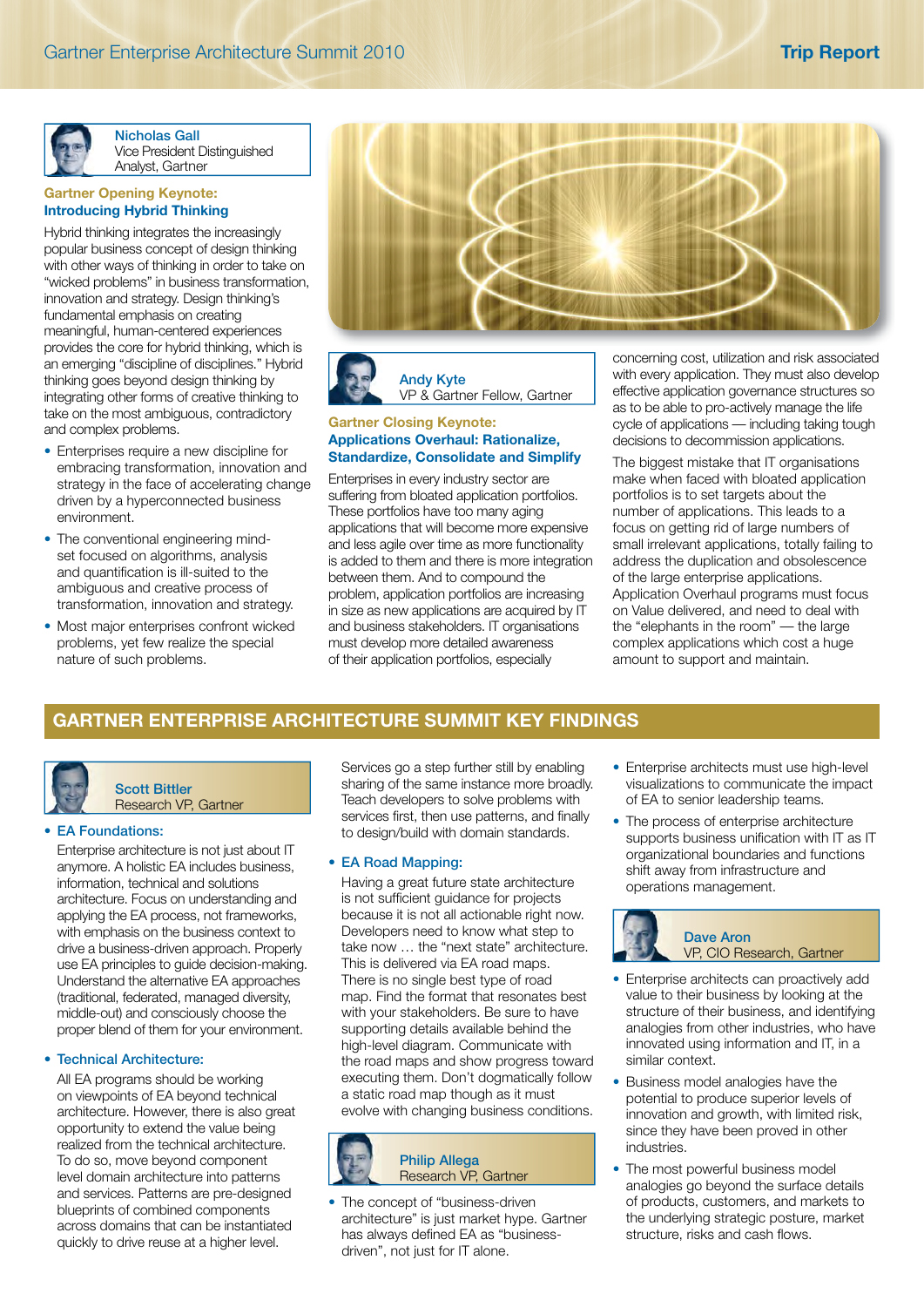# **Gartner Enterprise Architecture Summit Key Findings** *continued*



# Mark Raskino

VP & Gartner Fellow, Gartner

### • 'Convergence' isn't a very useful trend:

 When deciding which major supply side technology trends are impacting your organisation, to explain and discuss in business strategy meetings — 'convergence' can be a tempting pick. However, it suggests some future point at which things are all coming together. While some technologies might be converging, at any one time there is also new proliferation going on. How many social tools are there now? How many mobile devices? Now we have e-book readers to add to smartphones, laptops and mobile phones. Don't pick out convergence alone, it's an imbalanced viewpoint. For what it's worth, Gartner tracked around 1650 technologies across its published hype cycles last year.

### • In much of Europe, economic austerity will probably make a lot of Government IT feel worse before it gets better:

 Those hoping that a new drive for efficiency in government will create demand for systemic change and new IT systems may be right in the longer term, but probably not for a couple of years. European governments cannot run fiscal deficits indefinitely because the markets won't keep lending, especially in the aftermath of the Greek crisis. Already in Spain and the UK, big and urgent cuts to expenditure have started. IT spend is likely to get caught up in this for a while. I'm thinking about the UK government ID card program as I write this. Some major government change programs will



be indefinitely postponed or cancelled, and the IT projects supporting them will suffer a similar fate. Eventually, a couple of years from now, when the financial books balance a little better, government leaders will be more interested in deeper business efficiency changes, and perhaps government workforces will be a little more ready to accept process change. Put simply, the recession induced cost cutting experience seen in business over the last 2 years, is now catching up with government. The slightly better news is that commercial industry's recent IT cost cutting experience and best practice is ready for government IT leaders to pick up and use.

### • Start 'playing' with the words *cloud business*:

 'Cloud computing' places the focus on technology infrastructure and the 'how to' of IT delivery. It's a debate within IT's control domain, the business shouldn't care how you, as architects, decide to technology service will be best provided economically and effectively. If you talk about just 'cloud' the 'computing' word remains an un-stated part of the phrase in virtual parenthesis, and your discourse will end up in the same place. Try exploring the words 'cloud business' instead (like e-business). How will cloud change business models and industry models? How will cloud change the competitive landscape? What does cloud make possible, that couldn't be done before? Think about book publishers, whose industry agenda: what to do next, how to do it, and how much they will be paid is increasingly being set by Amazon, Google and Apple. Now THAT's disruption. What will happen over the coming decade as insurance, banking and retail become more cloud based? It seems unlikely they will be unchanged.



### Andy Kyte VP & Gartner Fellow, Gartner

- The Lifetime Total Cost of Ownership of Applications is determined by how critical non-functional requirements are specified when the application is initially created. Enterprise architects must take responsibility for developing a comprehensive framework for nonfunctional requirements.
- Managing the bloated application portfolio demands good quality data about the costs, utilization and risk of every application in the portfolio.
- Developing effective application governance structures requires the engagement of demand side stakeholders, supply side stakeholders and enterprise architects.



### Bruce Robertson VP, Chief of Research, Gartner

### • Cloud Computing Impact on EA:

 The key message for EA practitioners about cloud computing solutions and trends is that they continue the change from thinking of EA as standardizing on products to where it is explaining how to leverage services (and perhaps provide them). This shift from the provider to the consumer view of things will profoundly alter the way EA looks at its deliverables and capabilities. EA must change the emphasis from technical architecture (designing the solution) to solution architecture and sourcing (leveraging an existing solution). Moreover, EA must push not just to create services for internal customers but for external consumers, particularly for data and business process (rather than just infrastructure or platform or even full SaaS applications).

### • EA Services Workshop:

 The EA Summit workshop on EA Services (the services EA offers to its customers) developed a starter set of EA services that included education, assurance, consulting, standards management, technology watch, road map development, pre-project (aka opportunity) review, validating investment portfolio decisions and influencing business strategy. The group then defined key deliverables, consumers and providers, and service levels with metrics for success. While some attendees already had such an EA service model, others left with developing one as a new priority. Managing delivery across these different services given existing resources (people, etc.) was agreed to be easier when a more definitive EA service model was leveraged.

### • Getting Started with EA:

 Discussions with those getting started with EA at this EA Summit often touched on getting some level of EA strategizing done (developing the business context, the common requirements vision, etc.). Any start up EA has to STOP trying to solve all the problems in the world, and get prioritized on a few things they can help with. It is best if these choices are business choices, rather than just IT ones. For example, if you can work directly with the business to lower their (much greater) costs rather than just focusing on lowering IT costs, then you have a legitimate business driven starting point for EA activity. You don't have to start with technical architecture at all.